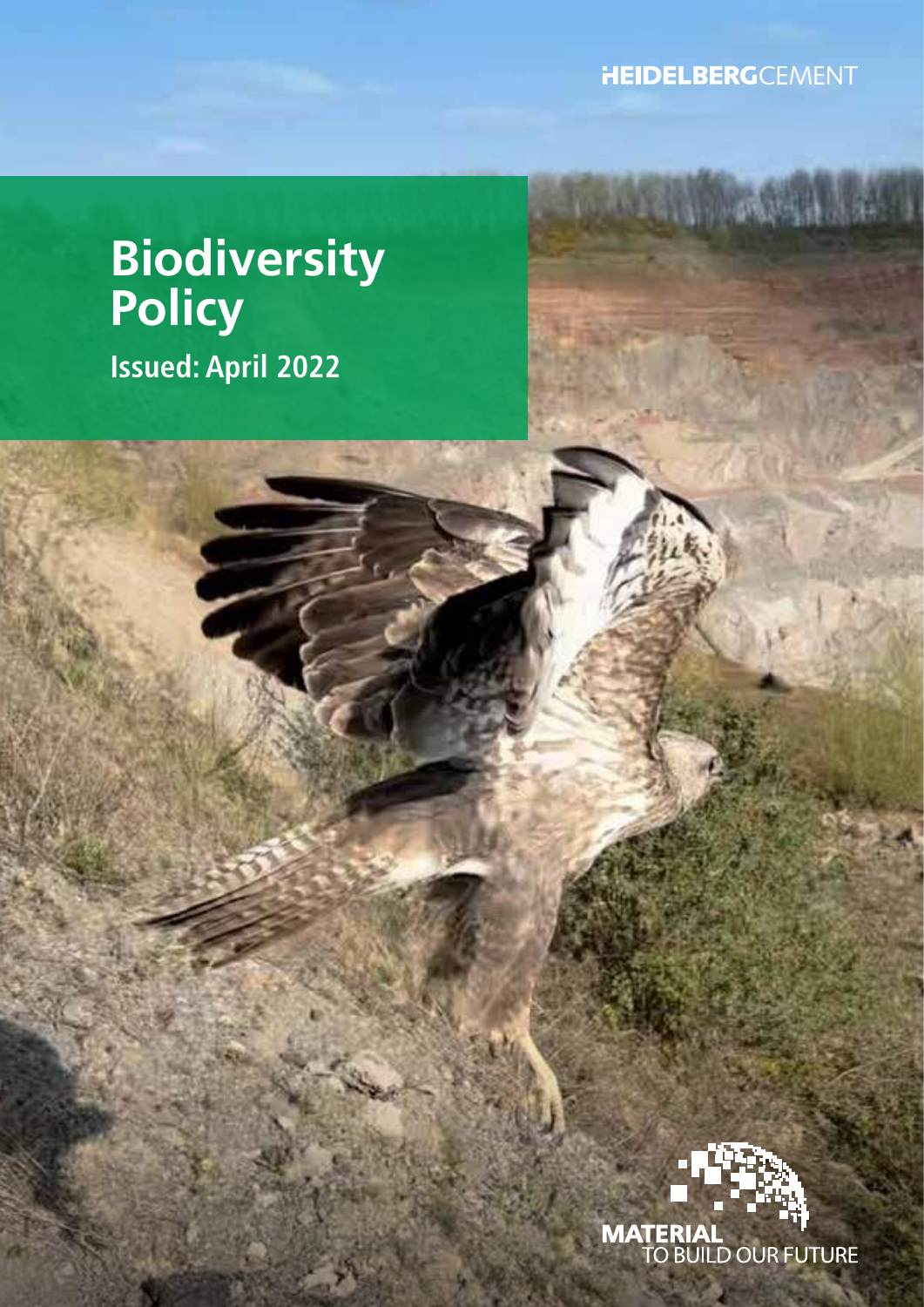## **Biodiversity Policy**

The extraction of natural raw materials for building material production can have a significant impact on local biodiversity. HeidelbergCement understands this, which is why we have been promoting practices for many decades to protect biodiversity, both during and after extraction. These practices serve to reduce, neutralize or even over-compensate the impacts of our activities.

The impact of operations on biodiversity is a material topic for HeidelbergCement. Throughout the Group, we actively accommodate a large variety of local flora and fauna in more than 800 quarries worldwide and strive to maintain a leadership position in the enhancement of biodiversity. Overseen by the Managing Board, we significantly contribute to UN SDG15 – Life on Land with the help of specialists employed across the business and global standards and principles in place. HeidelbergCement recognises that, with rates of biodiversity loss at unprecedented levels around the world, preserving biodiversity is a critical global challenge in which the private sector must play a key role in order to halt and reverse the decline and work towards nature-positive outcomes.

### **Nature-rich quarries in partnership**

It is clear that expert knowledge is required to preserve the complexity and geographical uniqueness of natural landscapes. This is why HeidelbergCement works closely with NGOs, especially BirdLife International, to analyse and optimise our existing work and define new activities to more effectively promote the conservation of biodiversity in our extraction sites.

Over the past two decades, it has become increasingly evident that both active and former quarries can be of high ecological value, providing important habitats for protected and endangered plant and animal species. During the active phase, quarries provide pioneer conditions rarely found in the wider landscape, supporting many notable species. Meanwhile, non-operational land provides opportunities for habitat restoration projects. Post-extraction, quarries can offer a long-term land use change in favour of biodiversity as sites are reclaimed for a nature conservation end-use. Building on this knowledge, HeidelbergCement is committed to conserving nature before, during (temporary habitats) and after extraction by making a positive contribution to biodiversity through the creation, enhancement and management of habitats.

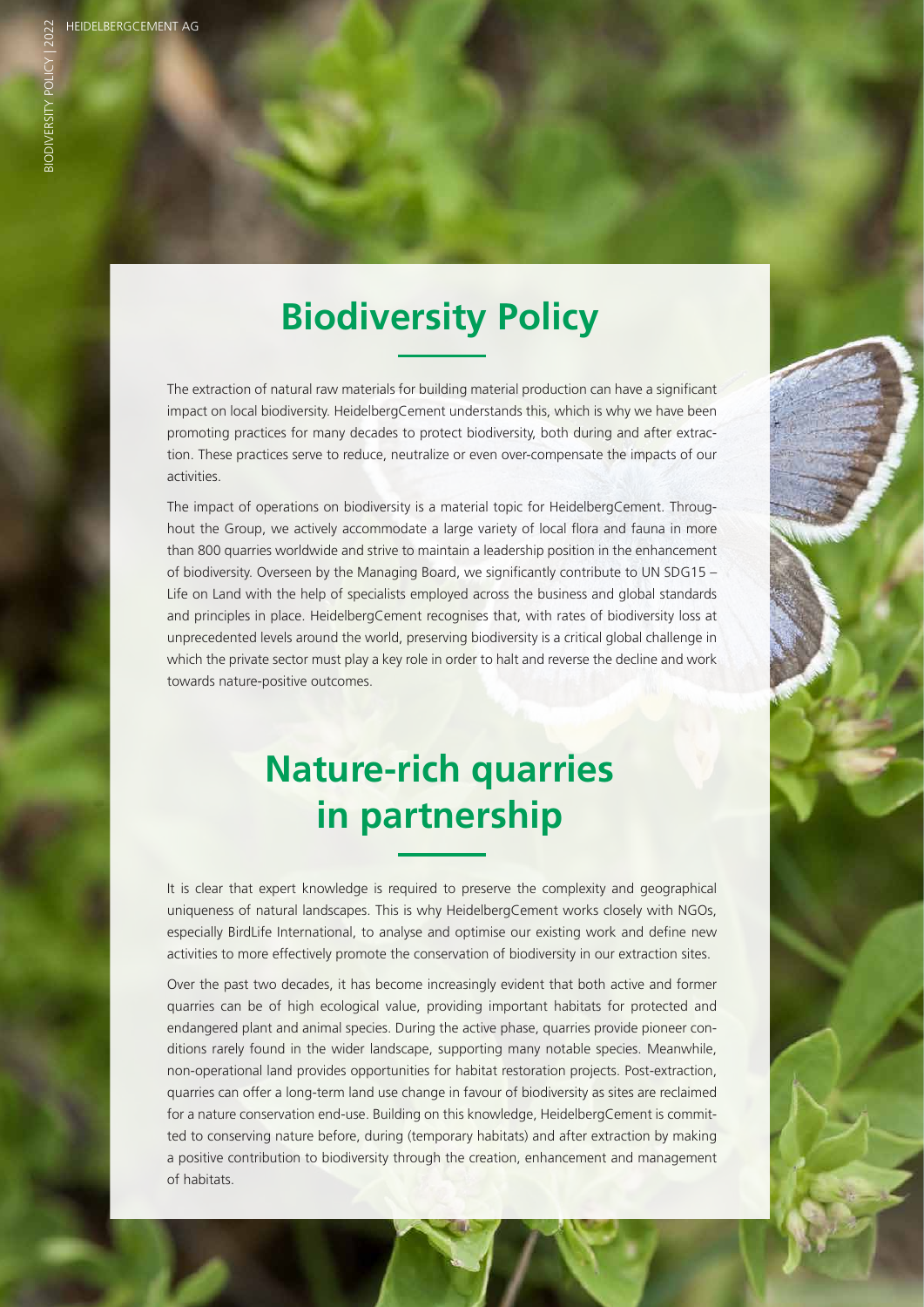### **Actions**

#### Mitigation hierarchy 1

When planning and implementing business activities, we manage our impacts on biodiversity in line with the sequential steps of the mitigation hierarchy i.e. avoid, minimise and mitigate (through habitat creation and offsets where appropriate). This is supported through our regular subscription to and regular usage of the Integrated Biodiversity Assessment Tool (IBAT).

#### Understanding our impact 2

HeidelbergCement commits to undertaking a biodiversity net impact assessment at all of our active extraction sites (to be completed by 2025) to fully understand our footprint and work towards nature-positive outcomes.

#### Managing sensitive biodiversity 3

In order to understand and mitigate our impact, a proximity study will be undertaken every three years. All sites within 1km of high-biodiversity value areas are committed to implementing a biodiversity management plan, with progress reported annually. The biodiversity management plans will be fully embedded in the quarry development plan.

#### Promoting habitat restoration 4

To support the global restoration agenda, and contribute to the UN Decade of Ecosystem Services, Heidelberg-Cement will incorporate biodiversity features into all reclamation plans, and annually report the amount of land reclaimed by the Group. Furthermore, we will continue to play an active role in industry associations to share practices around extraction site reclamation.

#### Controlling invasive alien species (IAS) 5

The raw nature of quarries can provide ideal conditions for invasive plant species. Aware of the significant impact these species can have on native flora and fauna, HeidelbergCement commits to increasing the awareness of its employees and enabling them to control and manage any invasive species that may appear in its extraction sites.

#### Collaborative action to enhance biodiversity knowledge 6

HeidelbergCement commits to engaging communities on the importance of biodiversity and habitat restoration through programmes like the Quarry Life Award, while supporting research into the ecology of quarries. Furthermore, the company commits to improving knowledge and best practices across its operations through continued partnerships, e.g. with BirdLife International, with targeted on-the-ground projects via local collaborations. To support the engagement of business with the topic of biodiversity HeidelbergCement will continue to actively participate in various business and biodiversity initiatives, facilitating the sharing of best practices.

#### Nature-based solutions 7

Through our on-site biodiversity management, reclamation work and collaborations through the Quarry Life Award, we have integrated the concept of nature-based solutions into our activities, with a particular focus on the role of nature in supporting climate change mitigation and adaptation.